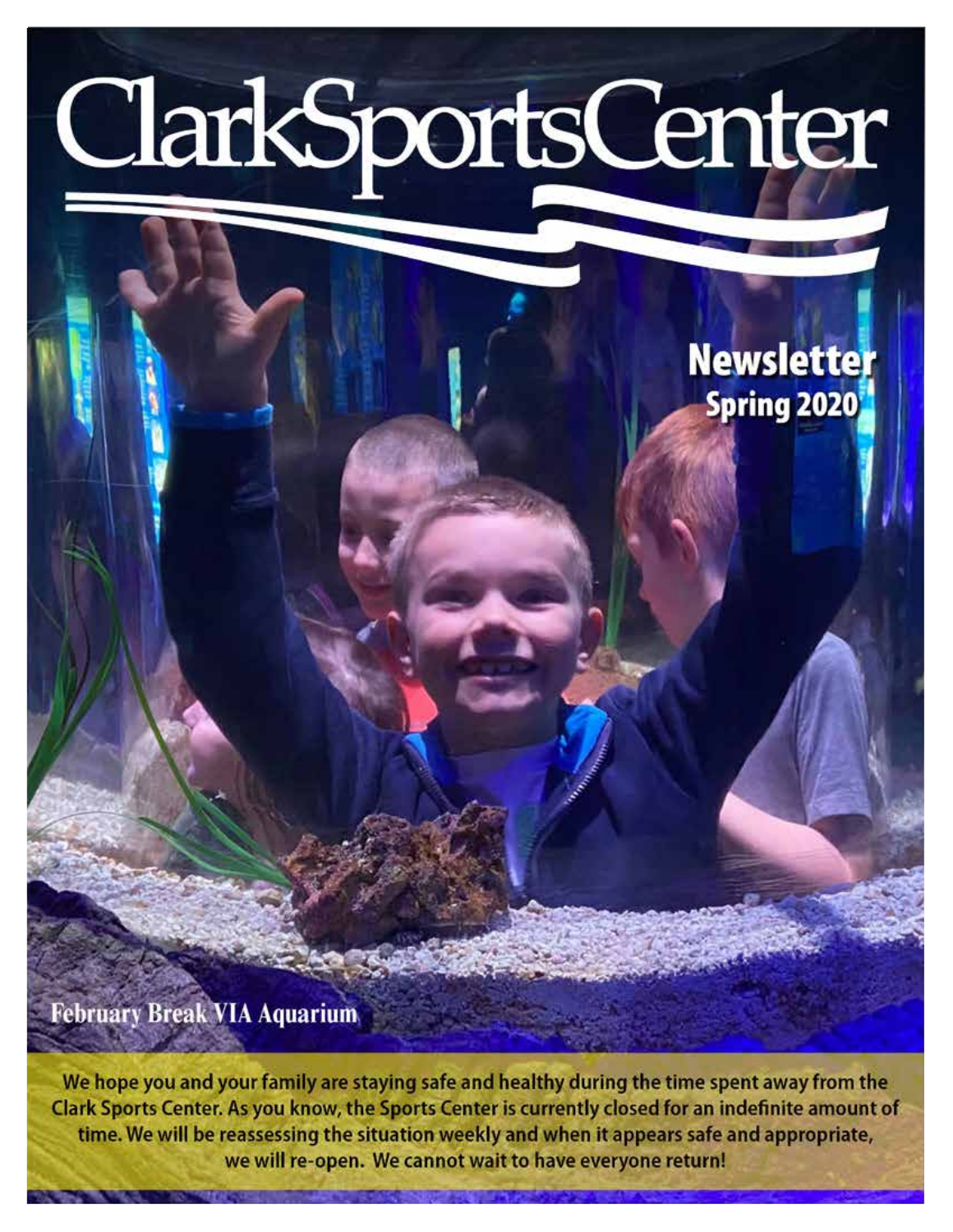## **Adventure News**

#### **Adventure Service Project at Glimmerglass State Park**

Our Clark Sports Center Otsego Composite NICA Mountain Biking Team, through trail service, developed approximately 4 miles of mountain bike specific trails in collaboration with Glimmerglass State Park. They volunteered approximately over 450 hours.



#### **Winter Carnival Rock Climbing Competition Winners!**





Grades K–1 Winners, 1st: Camden Hill, 2nd: Will Smith, 3rd: Carter Whiteman. Grades 2–4 Winners, 1st: Molly Murphy, 2nd: Nolan McCaffery, 3rd: Matthew Panzarella. Grades 5–6 Winners, 1st: Shane Bradley, 2nd: Scarlett Bong.

## **Athletics News**

#### **Winter Carnival Free Throw Contest**



Front: Cooper Ruffles. Back, L to R: Kayleigh Butler, Emma Johnson, Miles Nelen, Lanie Nelen, Sawyer McManus, Davis Butler.



On February 10, the Clark Sports Center participated in the Jr. NBA Skills Challenge presented by Under Armour. Boys and girls, ages 13 and younger had the opportunity to showcase their fitness through a dribbling, shooting, and rebounding skills competition in the sport of basketball. The 1st, 2nd, and 3rd place finishers in each age and gender group advance to the Regional Competition.

**Girls 12U Winners** 1st place: Emma Johnson 2nd place: Lanie Nelen 3rd place: Hayden Merwin

**Boys 12U Winners** 1st place: Cooper Coleman 2nd Place: Miles Nelen 3rd place: Christian Lawson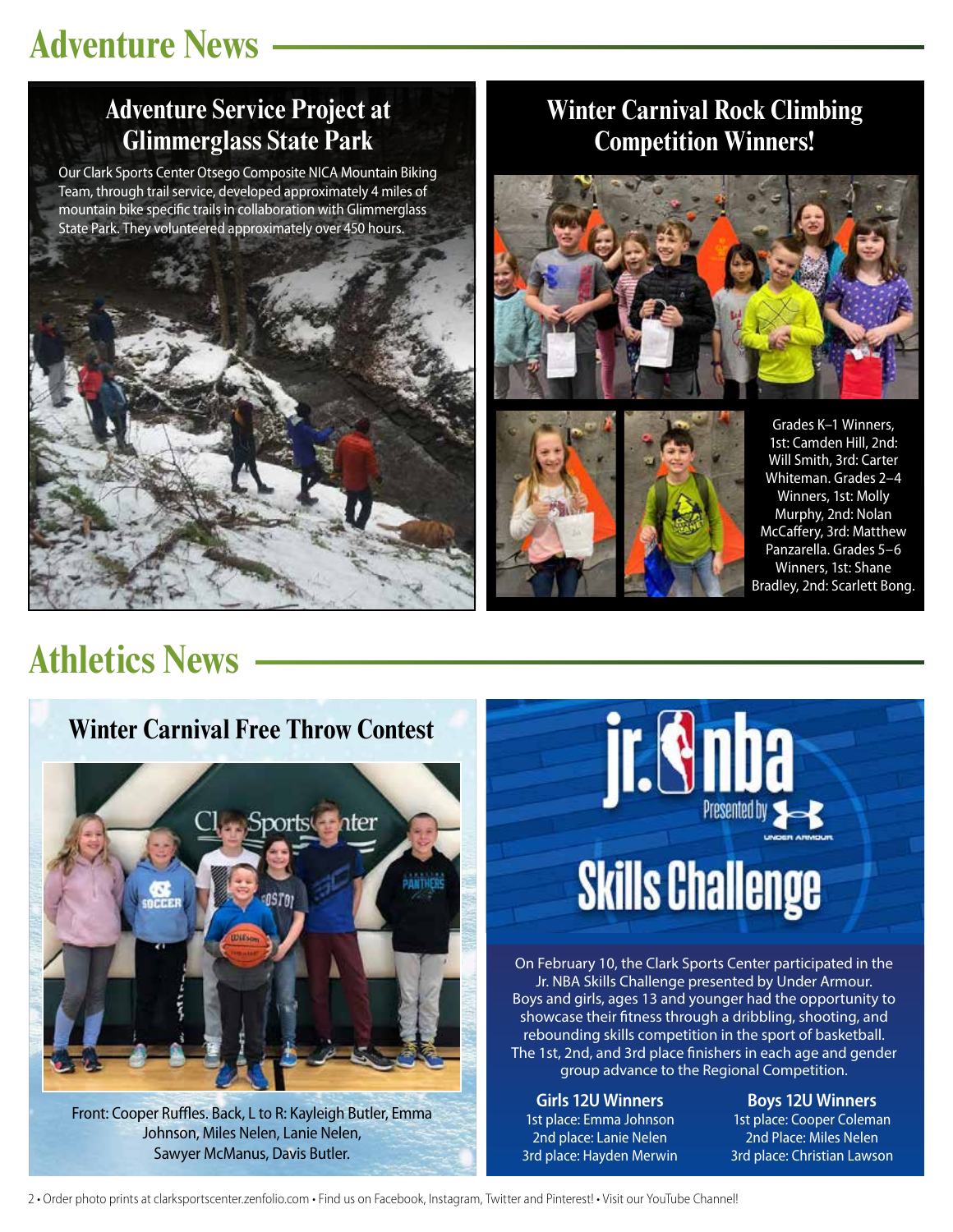#### **Aquatics News**



## **Bowling News**

#### **Winter Carnival Bowling Tournament Winners**

| 1st Place | Katie & Shamus Murphy           |                      | 1385 |
|-----------|---------------------------------|----------------------|------|
| 2nd Place | Mike Kenney & Shamus Murphy     |                      | 1330 |
| 3rd Place | Adam & Alyssa Hichtman          |                      | 1287 |
|           | <b>Youth High Game W/HDCP</b>   | <b>Shamus Murphy</b> | 240  |
|           | Youth High Series W/HDCP        | <b>Shamus Murphy</b> | 695  |
|           | <b>Adult High Game W/HDCP</b>   | <b>Mike Kenney</b>   | 277  |
|           | <b>Adult High Series W/HDCP</b> | <b>Katie Murphy</b>  | 690  |

| <b>Current Bowling League Top Bowlers &amp; Stats</b> |                         |                         |                     |  |
|-------------------------------------------------------|-------------------------|-------------------------|---------------------|--|
| League                                                | <b>High Average</b>     | <b>High Game</b>        | <b>High Series</b>  |  |
| Monday Men's                                          | Mike Gage · 195         | Chuck Hascup • 282      | Mike Gage • 680     |  |
| Tuesday Women's                                       | Cynthia McCartney • 170 | Cynthia McCartney • 223 | Earlena Rood • 559  |  |
| Wednesday Men's                                       | Gary Merwin . 213       | Gary Merwin . 289       | Gary Merwin • 805   |  |
| Thursday Women's                                      | Marion Madison • 148    | Sharon Curcio • 212     | Sharon Curcio • 589 |  |
| Elementary &<br>Middle School                         | Kaden Card • 140        | Anthony McCoy • 197     | Keenan Murphy . 514 |  |



**Gary Merwin** (team- M&R Logging) bowled an 805 series (268 248 289) during Men's Wednesday night Competitive League. Only the 3rd in history to get a sanction 800 at the Clark Sports Center.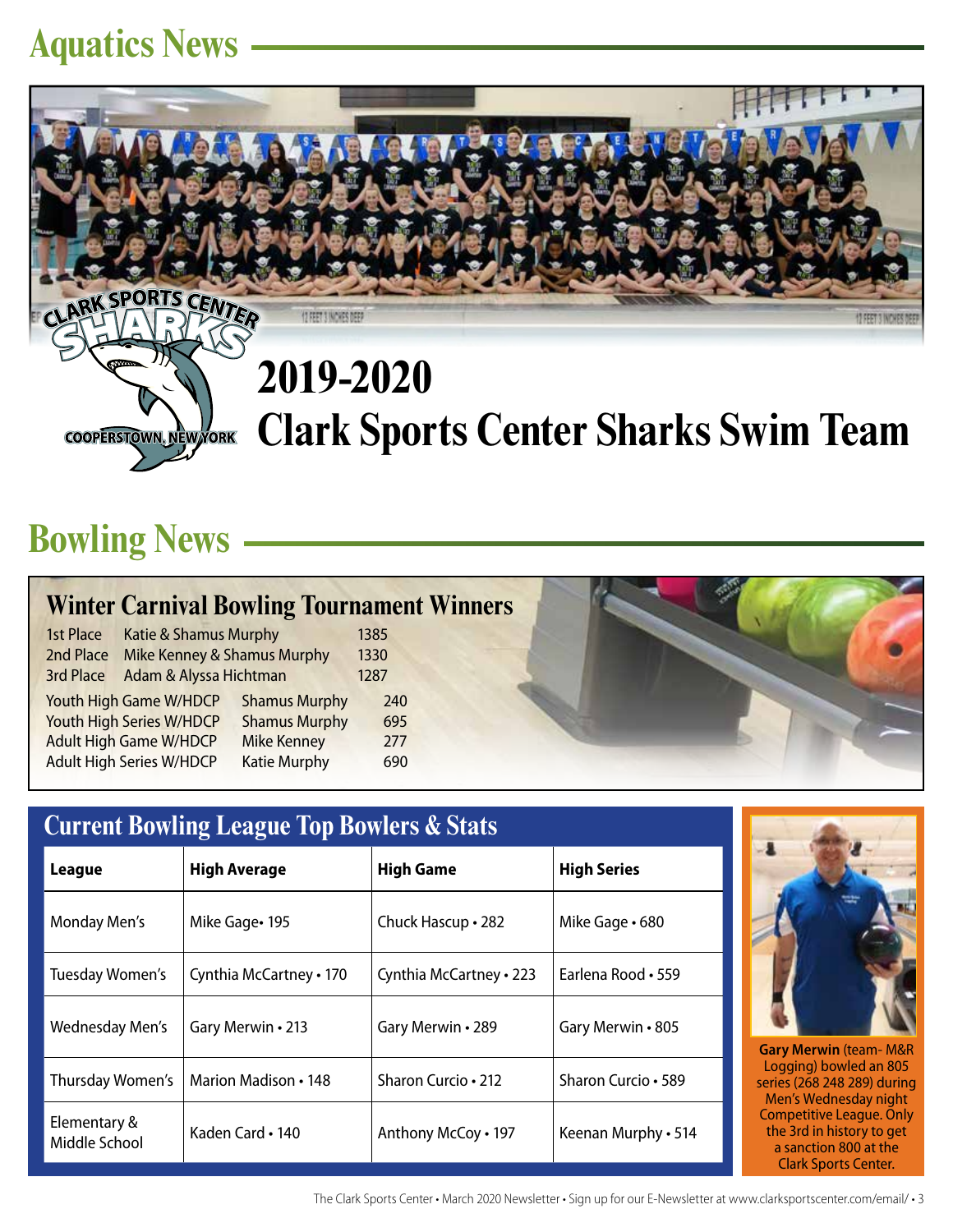## **Health & Fitness News**

#### **February Fundraising Spin Ride**

Our 90 Minute Spinning Ride to Benefit Friends of Bassett raised a total of \$290! Thank you to our riders & instructors!

Visit www.clarksportscenter.com for information on upcoming Fundraising Spin Rides.



## **WHILE WE ARE CLOSED, Keep Moving at Home!**

To help you stay active while we're closed, we have been posting a variety of different activities, tips and workouts recorded by our staff to our YouTube Channel (https://www.youtube.com/user/clarksgym/ playlists), Facebook (Clark Sports Center Special Events) and Instagram (@ClarkSportsCenterEvents) accounts. Workouts for all ages!





## **Special Events**



**Top 2 Male** Michael Farber (2nd-00:35:50) & Charles Hollister (1st-00:34:37)



**Top 2 Female** Lydia Dillon (1st-00:41:51) & SARAH PLYMELL (2nd-00:47:48)

## **Winter Carnival • 48th Annual**



**5K Winners** Joseph Hempstead (00:22:14) & Bradley Weldon (00:23:50)



**10K Winners** Tom Slicer (00:38:54) & Elizabeth Bishton (01:02:03)

4 • Order photo prints at clarksportscenter.zenfolio.com • Find us on Facebook, Instagram, Twitter and Pinterest! • Visit our YouTube Channel!